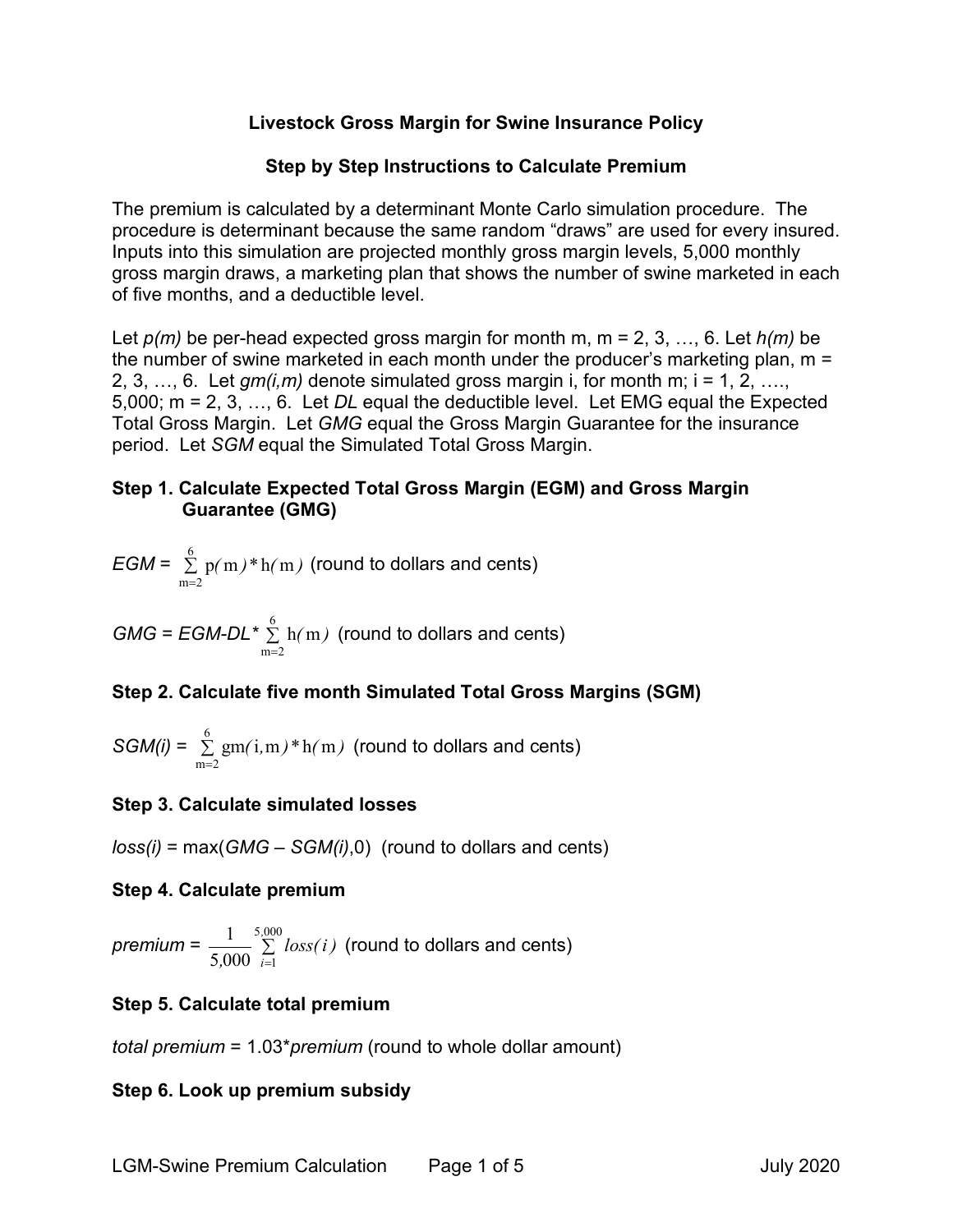*Premium subsidy* is given in the table below under step six, based on the deductible chosen and the numbers of months with insured marketings. Pooled coverage is when two or more months of an insurance period have insured marketings. Unpooled coverage is when only one month of an insurance period has insured marketings.

## **Step 7. Calculate producer premium**

*Producer premium* = *Total premium*\*(1-*Premium subsidy*) (round to whole dollar amount)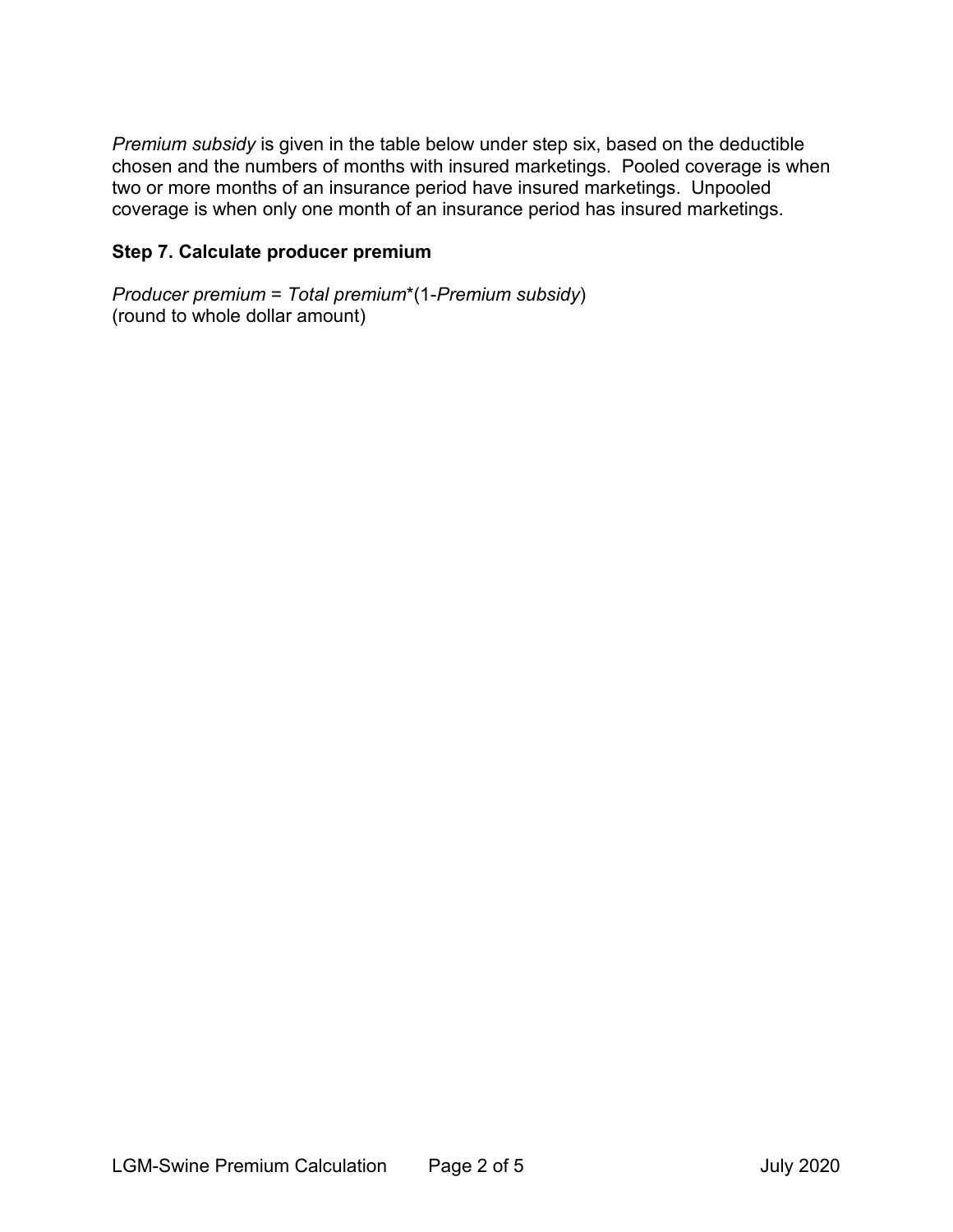#### **Worked Example of Premium Calculation**

Here are the data for the worked example for a February to July insurance period. The deductible level used is \$0.00.

| Expected Gross Margins (\$/head) |       |       |       |       |
|----------------------------------|-------|-------|-------|-------|
| March                            | April | May   | June  | July  |
| p(2)                             | p(3)  | p(4)  | p(5)  | p(6)  |
| 71.12                            | 71.62 | 78.05 | 84.59 | 81.30 |

| Marketing Plan: Number of Insured Swine |       |      |      |      |
|-----------------------------------------|-------|------|------|------|
| March                                   | April | May  | June | July |
| h(2)                                    | H(3)  | h(4) | h(5) | h(6) |
|                                         | 500   |      | 500  | 1000 |

First 10 rows of Simulated Gross Margins (\$/head)

| March | April | May    | June   | July   |
|-------|-------|--------|--------|--------|
| 59.52 | 52.88 | 51.77  | 50.70  | 48.96  |
| 68.28 | 66.00 | 71.81  | 77.43  | 83.79  |
| 69.32 | 66.71 | 79.93  | 91.78  | 88.63  |
| 64.22 | 59.75 | 62.47  | 64.16  | 50.49  |
| 80.03 | 83.89 | 87.21  | 88.68  | 87.51  |
| 73.43 | 73.07 | 73.17  | 72.67  | 63.89  |
| 79.34 | 81.43 | 92.71  | 103.79 | 84.08  |
| 76.74 | 83.91 | 89.13  | 93.55  | 102.41 |
| 79.92 | 85.15 | 91.56  | 96.98  | 88.15  |
| 81.92 | 91.53 | 100.49 | 109.15 | 103.91 |

## **Step 1. Calculate Expected Total Gross Margin and Gross Margin Guarantee**

*EGM* = 71.12 \* 0 + 71.62 \* 500 + 78.05 \* 0 + 84.59 \* 500 + 81.30 \* 1000

 $= $159,405.00$ 

 $GMG = 159,405.00 - 0.00 * (0 + 500 + 0 + 500 + 1000) = $159,405.00$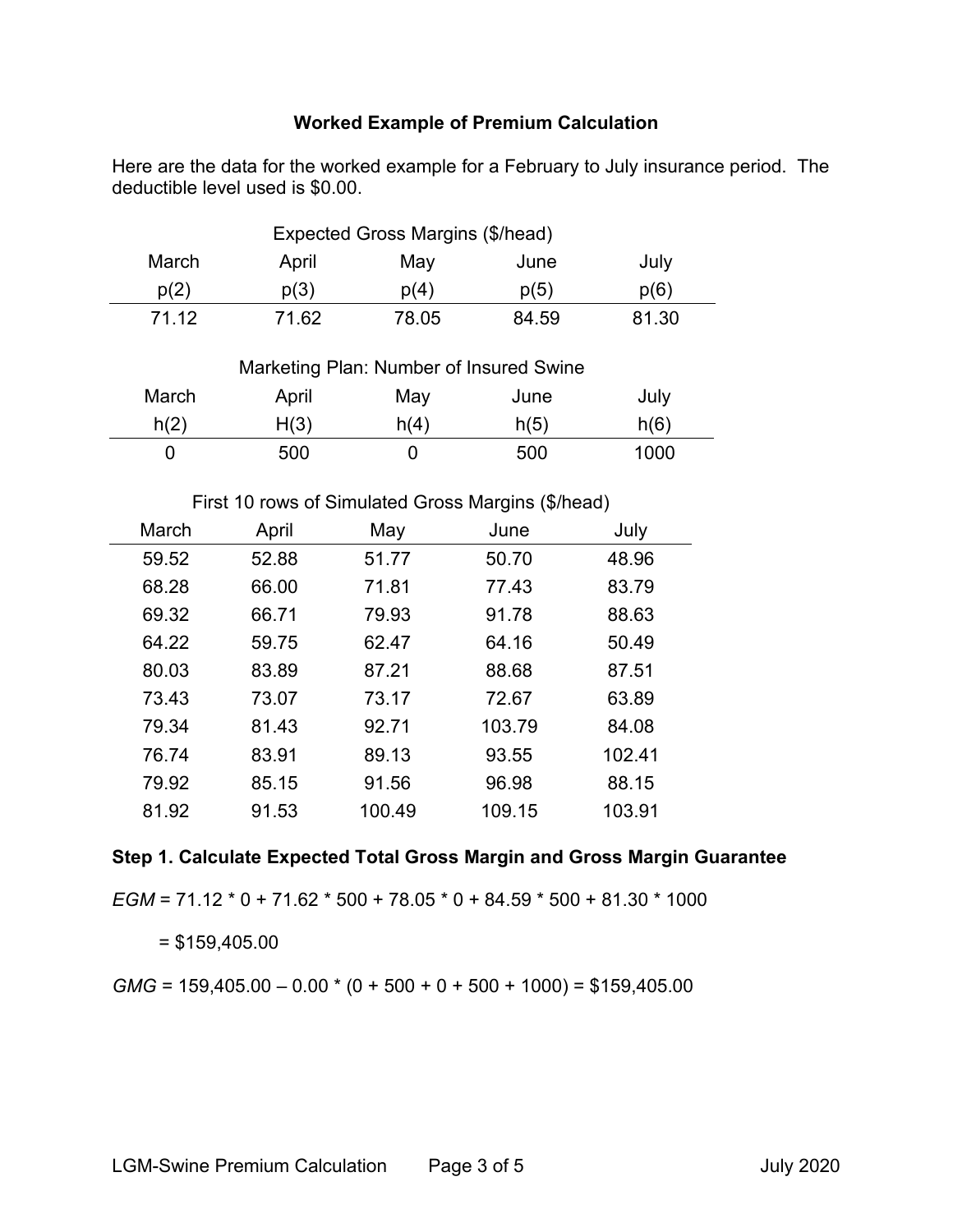## **Step 2. Calculate five month Simulated Total Gross Margins**

As an example, for the first row of simulations: *SGM* = 59.52 \* 0 + 52.88 \* 500 + 51.77 \* 0 + 50.70 \* 500 + 48.96 \* 1000  $= 100,750.00$ 

Here the results for the first 10 rows are shown.

| March | April | May    | June   | July   | <b>SGM</b> |
|-------|-------|--------|--------|--------|------------|
| 59.52 | 52.88 | 51.77  | 50.70  | 48.96  | 100,750.00 |
| 68.28 | 66.00 | 71.81  | 77.43  | 83.79  | 155,505.00 |
| 69.32 | 66.71 | 79.93  | 91.78  | 88.63  | 167,875.00 |
| 64.22 | 59.75 | 62.47  | 64.16  | 50.49  | 112,445.00 |
| 80.03 | 83.89 | 87.21  | 88.68  | 87.51  | 173,795.00 |
| 73.43 | 73.07 | 73.17  | 72.67  | 63.89  | 136,760.00 |
| 79.34 | 81.43 | 92.71  | 103.79 | 84.08  | 176,690.00 |
| 76.74 | 83.91 | 89.13  | 93.55  | 102.41 | 191,140.00 |
| 79.92 | 85.15 | 91.56  | 96.98  | 88.15  | 179,215.00 |
| 81.92 | 91.53 | 100.49 | 109.15 | 103.91 | 204,250.00 |
|       |       |        |        |        |            |

#### **Step 3. Calculate simulated losses**

Again the first 10 rows of calculations are shown.

| <b>SGM</b> | <b>Simulated Loss</b> |
|------------|-----------------------|
| 100,750.00 | 58,655.00             |
| 155,505.00 | 3,900.00              |
| 167,875.00 | 0.00                  |
| 112,445.00 | 46,960.00             |
| 173,795.00 | 0.00                  |
| 136,760.00 | 22,645.00             |
| 176,690.00 | 0.00                  |
| 191,140.00 | 0.00                  |
| 179,215.00 | 0.00                  |
| 204,250.00 | 0.00                  |

## **Step 4. Calculate premium**

The average of all simulated losses equals \$13,216.00

#### **Step 5. Calculate total premium**

*Total premium* = 1.03 \* \$13,216.00 = \$13,612.48

## **Step 6. Look up premium subsidy**